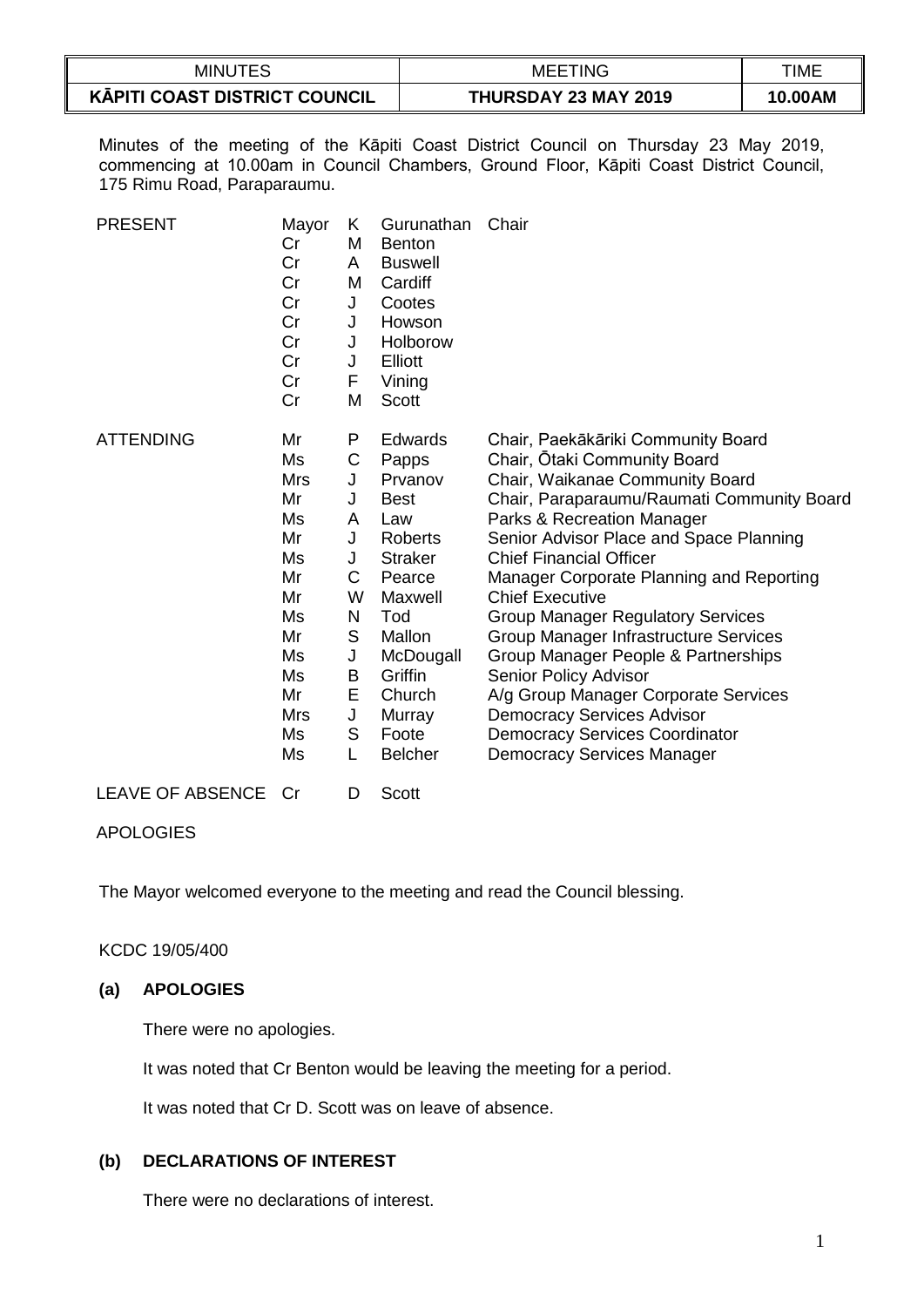| <b>MINUTES</b>                       | 'ING<br>MEE          | TIME    |
|--------------------------------------|----------------------|---------|
| <b>KĀPITI COAST DISTRICT COUNCIL</b> | THURSDAY 23 MAY 2019 | 10.00AM |

#### KCDC 19/05/402 **MEMBERS' BUSINESS**

(c) Matters of an Urgent Nature:

This item was brought forward to be dealt with earlier in the agenda.

Cr Howson introduced the motion.

#### **MOVED (Howson/Holborow)**

**That this Council commits to pursuing the goal of carbon neutrality by 2025.**

**That council officers are requested to provide a report, as soon as practicable, on practical and sustainable steps that can be taken to achieve this goal.**

**That climate crisis issues in general, and carbon neutrality achievement by 2025 in particular, be considered as part of all future decision making, reports and recommendations of the Council.**

## **CARRIED**

The Chief Executive advised staff would report back on the steps that would need to be taken to refresh the existing approach. A process report would be prepared identifying how that could be undertaken and the cost. Given that the annual plan was being adopted in this agenda other work would need to be reprioritised in order for the report to be prepared.

#### *Cr Elliott left the chamber at 10.20am and returned at 10.22am*

#### KCDC 19/05/401 **PUBLIC SPEAKING TIME (for items relating to the agenda)**

*Cr Benton left the chamber at 10.22am and returned at 11.27am*

Julia Bevan, Principal of Paekākāriki School, and Spencer Crocker spoke to a PowerPoint presentation in relation (PP-19-764) to Reports and Recommendations from Standing Committees and Community Boards, item 12 on the agenda. Ms Bevan and Mr Crocker answered members' questions.

Kathy Spiers, on behalf of Kāpiti Health Advisory Group, and Sandra Forsyth, Chair of the Transport Working Group, spoke in relation to The Adoption of the 2019/20 Annual Plan (Corp-19-777), item 6 on the agenda.

Tina Pope, on behalf of Paekakariki Housing Trust, spoke in relation to The Adoption of the 2019/20 Annual Plan (Corp-19-777), item 6 on the agenda.

Jenny Rowan, on behalf of Wainuiwhenua Working Group, spoke in relation to The Adoption of the 2019/20 Annual Plan (Corp-19-777), item 6 on the agenda. Members questions were answered.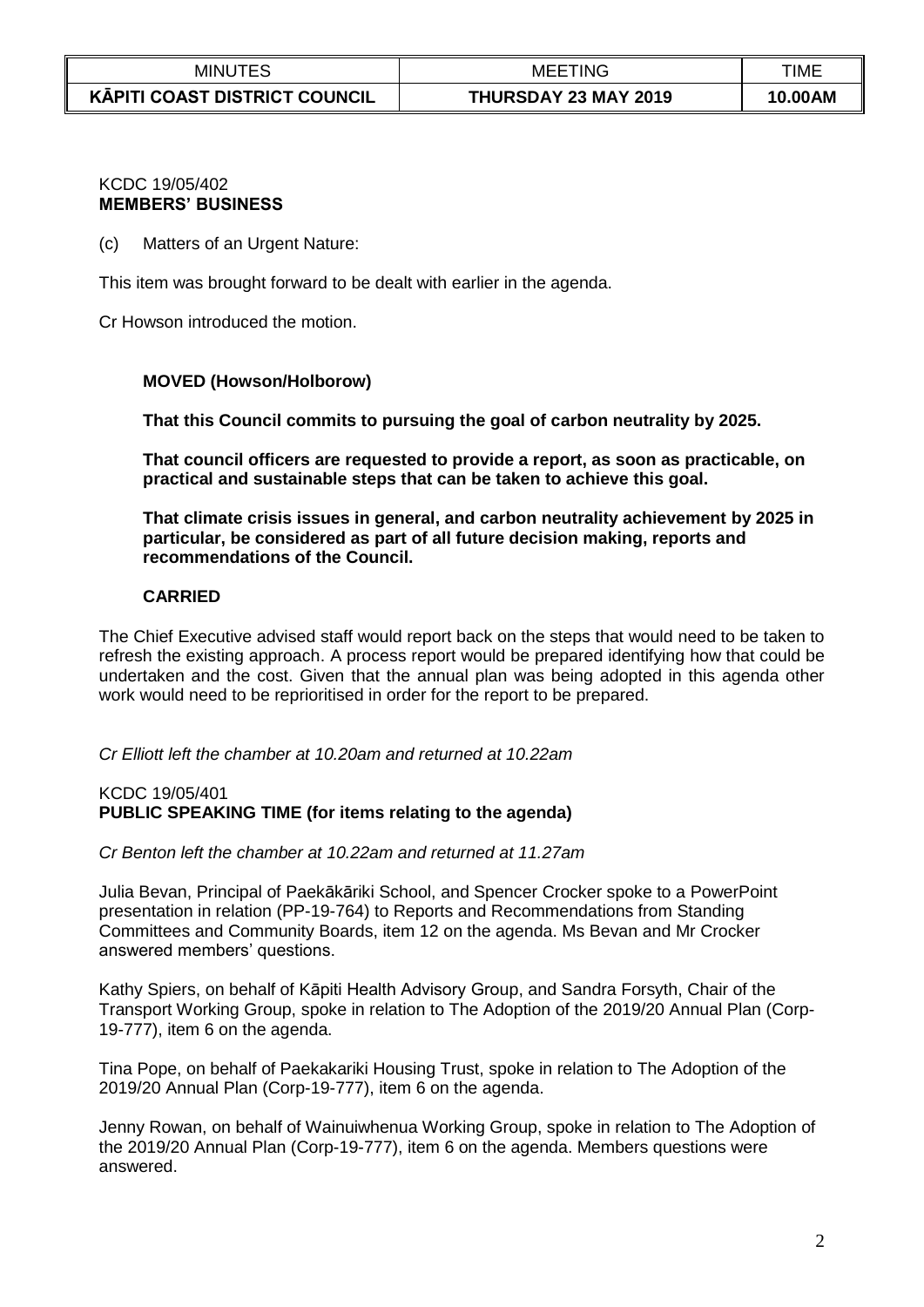| <b>MINUTES</b>                       | <b>MEETING</b>       | TIME    |
|--------------------------------------|----------------------|---------|
| <b>KĀPITI COAST DISTRICT COUNCIL</b> | THURSDAY 23 MAY 2019 | 10.00AM |

Paul Hughes spoke in relation to The Adoption of the 2019/20 Annual Plan (Corp-19-777), item 6 on the agenda.

Trevor Daniel spoke in relation to The Adoption of the 2019/20 Annual Plan (Corp-19-777), item 6 on the agenda.

Lance Bills spoke in relation to (PP-19-764) to Reports and Recommendations from Standing Committees and Community Boards, item 12 on the agenda and answered members questions.

Grant Percival, on behalf of the Chamber of Commerce, spoke in relation to (PP-19-764) to Reports and Recommendations from Standing Committees and Community Boards, item 12 on the agenda.

#### KCDC 19/05/402 **MEMBERS' BUSINESS**

(a) Public Speaking Time Responses:

No further responses were required.

(b) Leave of Absence:

## **MOVED (M Scott/Holborow)**

**That a Leave of Absence be granted to Cr Howson for June 5 to June 9 inclusive.**

## **CARRIED**

(c) Matters of an Urgent Nature

Matters of an Urgent Nature had been dealt with earlier in the agenda.

*The meeting adjourned at 11.30am and resumed at 11.40am.*

#### KCDC 19/05/403 **ADOPTION OF 2019-20 ANNUAL PLAN (CORP-19-777)**

Chris Pearce and Jacinta Straker spoke to a presentation and answered members' questions. Members discussed each of the requests received by community feedback at Appendix A of the report and decided whether to include them in the 2019/20 Annual Plan.

## **MOVED (Scott/Howson)**

## **That the Council:**

- **34 Discuss each of the following verbatim requests received by community feedback at Appendix A and makes a decision on whether to include them in the 2019/20 Annual Plan.**
	- **34.1 Urgently purchase all land in the Paekākāriki water supply catchment (refer AP001) No**

**CARRIED**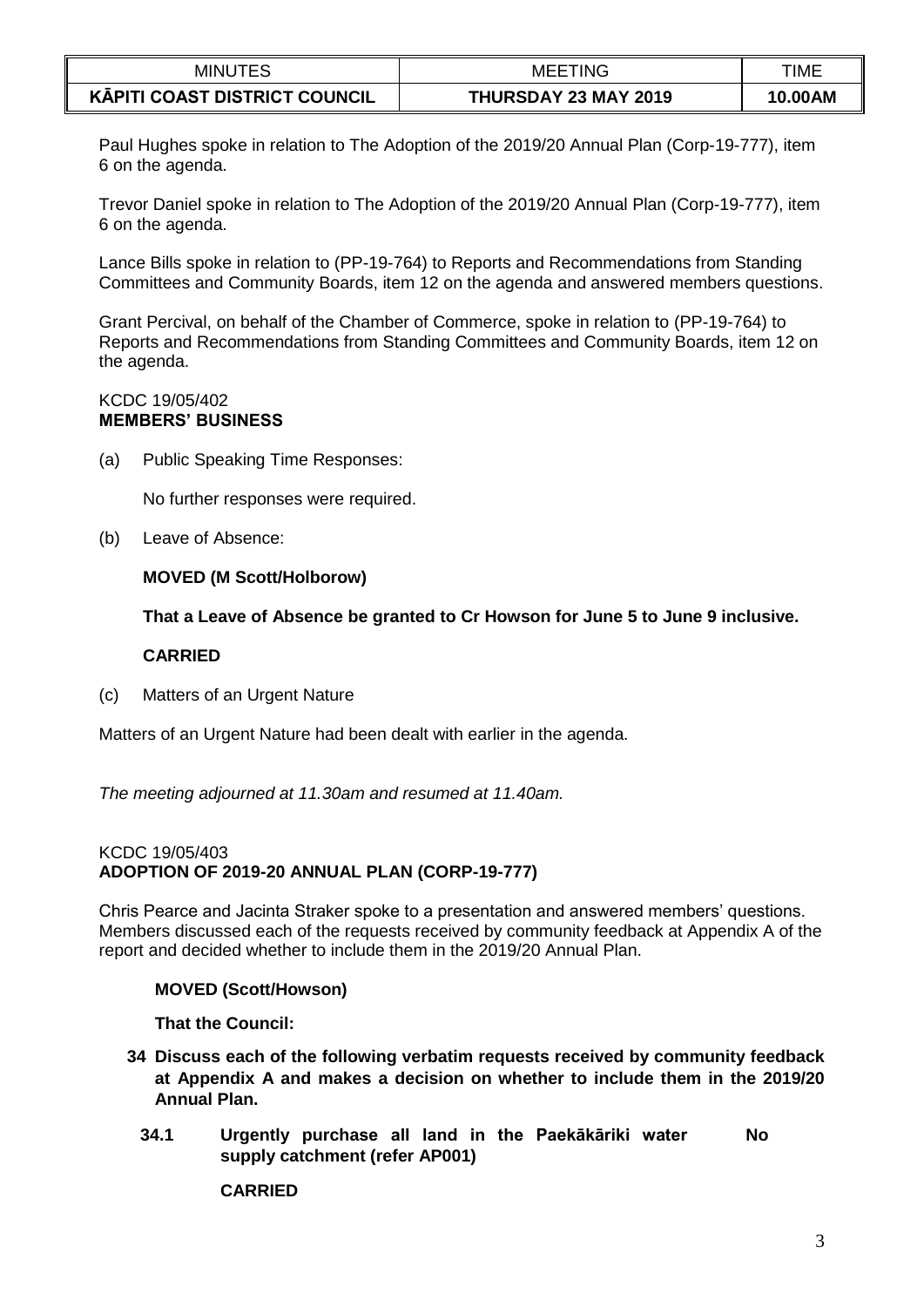| <b>MINUTES</b>                       | <b>MEETING</b>       | TIME    |
|--------------------------------------|----------------------|---------|
| <b>KĀPITI COAST DISTRICT COUNCIL</b> | THURSDAY 23 MAY 2019 | 10.00AM |

## **MOVED (Scott/Vining)**

**34.2 Amend the District Plan to protect and enhance freshwater ecosystems and iwi values and align with the Greater Wellington Natural Resources Plan in respect to the Wainui Catchment (refer AP001) No**

**CARRIED**

**MOVED (Vining/Holborow)**

**34.3 Urgently eliminate historic pathogen pollution from the Haumia St stormwater discharge (refer AP001) No**

> **34.3.1 Noting that Council has a consent to discharge stormwater granted by GWRC on 11 May 2018 and that our monitoring confirms compliance with the consent.**

#### **CARRIED**

**MOVED (Vining/Holborow) check**

**34.4 Grant Kapiti Citizens Services Trust \$20,000 to assist with funding renovations on Ocean Rd Community Centre (refer AP003) Yes**

**LOST**

**Division:**

**For: Elliott, Howson, Holborow, Buswell, Vining**

**Against: Cardiff, M Scott, Gurunathan, Benton, Cootes**

**The Mayor used his casting vote.**

*Cr Elliott left the chamber at 12.12pm and returned at 12.14pm*

#### **MOVED (M Scott/Cardiff)**

**34.5 Take steps to protect the stand of Kanuka north of Te Ra school in the land taken by NZTA for the Western Link Highway (refer AP004) No**

**CARRIED**

**MOVED (M Scott/Howson)**

**34.6 Improved horse access to various parts of the district (refer AP006) No**

**CARRIED**

**MOVED (Holborow/Elliott)**

**34.7 Provide a solution for horses to cross Raumati Rd either via land acquisition or allowing horses on the expressway bridge (refer AP006) No**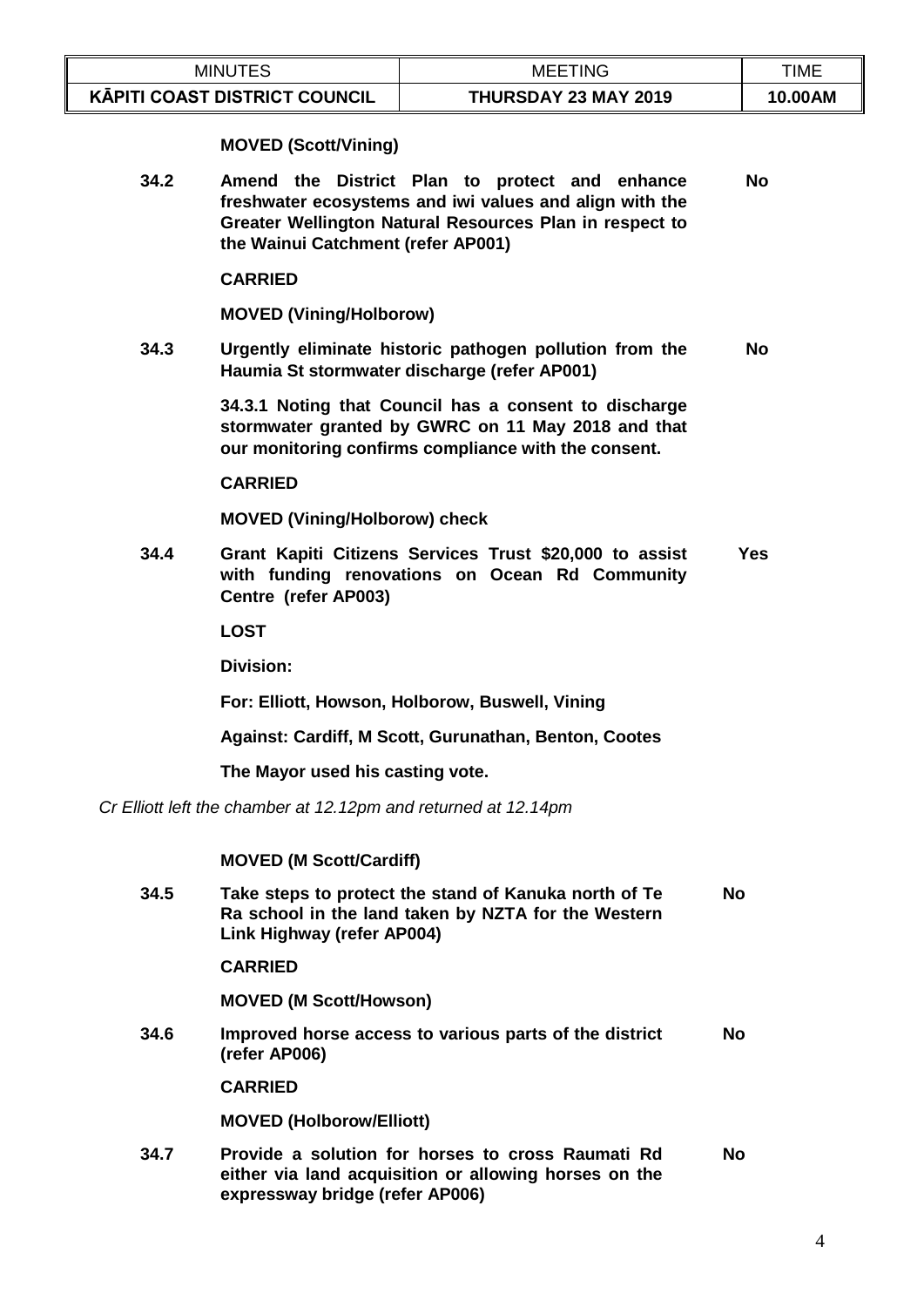| <b>MINUTES</b>                       | 'INC<br>MEE          | TIME    |
|--------------------------------------|----------------------|---------|
| <b>KĀPITI COAST DISTRICT COUNCIL</b> | THURSDAY 23 MAY 2019 | 10.00AM |

#### **CARRIED**

**MOVED (Elliott/Vining)**

**34.8 Investigate the installation of new rural signs for horse safety awareness (refer AP006) Yes** 

**CARRIED**

**MOVED (Buswell/M Scott)**

**34.9 Add information to existing signs indicating where horses are permitted (refer AP006) Yes** 

**CARRIED**

**MOVED (Buswell/Vining)**

**34.10 Notes that work to include a horse safety flyer with dog registration information is already in progress (refer AP006).**

#### **CARRIED**

**MOVED (Elliott/Howson)**

**34.11 With regards to the request to improve horse access to various parts of the District (refer AP006), notes that the areas specified are controlled by Greater Wellington Regional Council and Officers have forwarded the feedback onto GWRC for consideration.**

**CARRIED**

**MOVED (Holborow/Buswell)**

**34.12 With regards to the Wainuiwhenua Working Group, include provision for the time and attention of staff and Councillors to support the Group's communityled planning (refer AP007) Yes** 

**CARRIED**

**MOVED (Vining/Elliott)**

**34.13 Retain current budget for Cycleway, Walkway and Bridleway network maintenance (refer AP008) Yes** 

**CARRIED**

**MOVED (Holborow/M Scott)**

**34.14 Create a grassed trackside berm suitable for unshod ("barefoot") horses. No**

**CARRIED**

**MOVED (Buswell/Holborow)**

**34.15 Install safe tethering (bike racks, horse hitching rails) at key locations (refer AP008) Yes**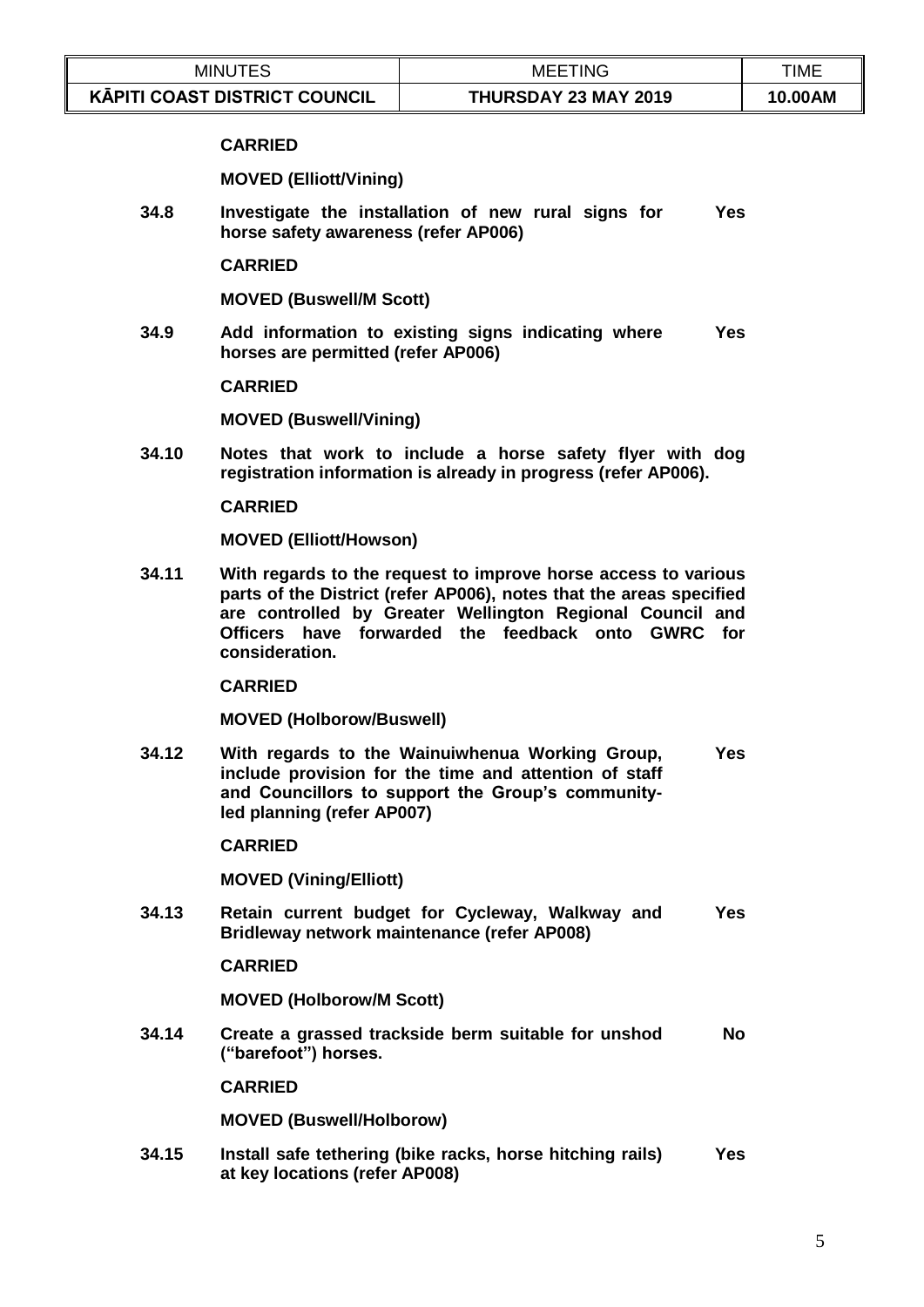|       | <b>MINUTES</b>                              | <b>MEETING</b>                                                                                                              | <b>TIME</b> |
|-------|---------------------------------------------|-----------------------------------------------------------------------------------------------------------------------------|-------------|
|       | <b>KĀPITI COAST DISTRICT COUNCIL</b>        | THURSDAY 23 MAY 2019                                                                                                        | 10.00AM     |
|       | <b>CARRIED</b>                              |                                                                                                                             |             |
|       | <b>MOVED (Holborow/Elliott)</b>             |                                                                                                                             |             |
| 34.16 | AP008)                                      | Investigate the provision of e-bike charging points at<br><b>Yes</b><br>key locations in conjunction with a provider (refer |             |
|       | <b>CARRIED</b>                              |                                                                                                                             |             |
|       | <b>MOVED (Vining/ M Scott)</b>              |                                                                                                                             |             |
| 34.17 | walkers, cyclists and horses. (refer AP008) | Improve Waikanae River track counters to count<br><b>No</b>                                                                 |             |
|       | <b>CARRIED</b>                              |                                                                                                                             |             |
|       | <b>MOVED (Cardiff/M Scott)</b>              |                                                                                                                             |             |
| 34.18 |                                             | Paint signs onto sealed shared paths (refer AP008)<br><b>No</b>                                                             |             |
|       | <b>CARRIED</b>                              |                                                                                                                             |             |
|       | <b>MOVED (Holborow/M Scott)</b>             |                                                                                                                             |             |
| 34.19 | (refer AP010)                               | Allocate some funds from the i-SITE closure towards<br><b>No</b><br>providing a temporary i-SITE in a suitable location     |             |
|       | <b>CARRIED</b>                              |                                                                                                                             |             |
|       | <b>MOVED (Elliott/Holborow)</b>             |                                                                                                                             |             |
| 34.20 | improvements are needed (refer AP010).      | Notes that following recently identified issues across our<br>property portfolio, Council is currently investigating where  |             |
|       | <b>CARRIED</b>                              |                                                                                                                             |             |
|       | <b>MOVED (Vining/Cardiff)</b>               |                                                                                                                             |             |
| 34.21 | upgrade to 2019/20 (refer AP010)            | Bring forward the Maclean Park amenities block<br><b>No</b>                                                                 |             |
|       | <b>CARRIED</b>                              |                                                                                                                             |             |
|       |                                             | It was noted that Cr Elliott voted against the motion.                                                                      |             |
|       | <b>MOVED (Cootes/Elliott)</b>               |                                                                                                                             |             |
| 34.22 | \$2,600                                     | Fund rates for Te Horo Hall and reimburse the society<br><b>Yes</b><br>for previous years' rates (refer AP011) - totalling  |             |
|       | <b>Division</b>                             |                                                                                                                             |             |
|       | <b>Holborow</b>                             | For: Elliott, Howson, Buswell, Gurunathan, Cootes,                                                                          |             |
|       | Against: Cardiff, M Scott, Benton, Vining,  |                                                                                                                             |             |
|       | <b>CARRIED</b>                              |                                                                                                                             |             |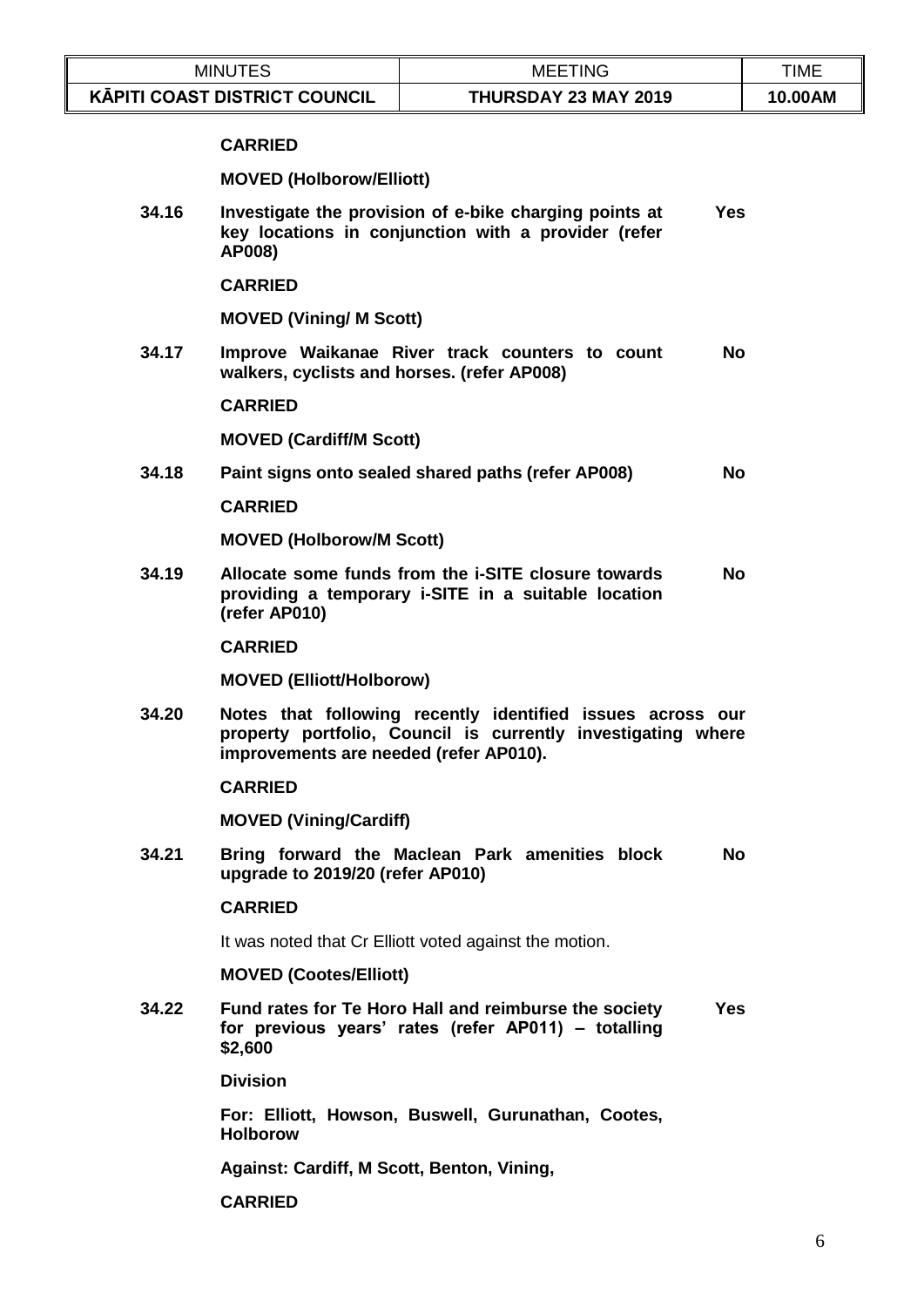| <b>MINUTES</b>                       | <b>MEETING</b>       | TIME    |
|--------------------------------------|----------------------|---------|
| <b>KÄPITI COAST DISTRICT COUNCIL</b> | THURSDAY 23 MAY 2019 | 10.00AM |

*Cr Howson left the chamber at 12.47pm and returned at 12.49pm*

#### **MOVED (Cootes/Buswell)**

**34.23 Support work on Te Horo Hall tennis courts and earthquake strengthening at a sum of \$50,000 p.a. for 3 years (refer AP011) No**

#### **CARRIED**

It was noted that Cr Elliott abstained

#### **MOVED (Cootes/Buswell)**

**34.23.1 That Council staff will work with the Te Horo Hall Committee on a possible funding approach to be considered in the 2020/21 Annual Plan Yes**

#### **CARRIED**

It was noted that Cr Elliott abstained

#### **MOVED (Howson/Cardiff)**

**34.24 Approve a \$5,000 grant to help pay for hall hire, advertising, stationery, tea, coffee and a logo for the Kapiti Health Advisory Group (refer AP012) No**

#### **CARRIED**

**MOVED (Elliott/Howson)**

**34.25 Approve a \$2,000 grant to the Kapiti Health Advisory Group for marketing and advocacy work from existing budget, and continue supporting the Group with secretariat duties (refer AP012) Yes** 

**MOVED (Vining/Elliott)**

**34.26 Reduce or waive Council fees and levies where appropriate when a residential development includes provision for affordable or social housing (refer AP013) No**

> **34.26.1 Note that Council is undertaking work regarding housing issues in the district.**

#### **CARRIED**

**MOVED (Elliott/Cardiff)** 

**34.27 Lease Council's social housing and land to local community housing providers such as the Housing Trust, Dwell Housing Trust, and iwi providers to manage and develop (refer AP013) No**

#### **CARRIED**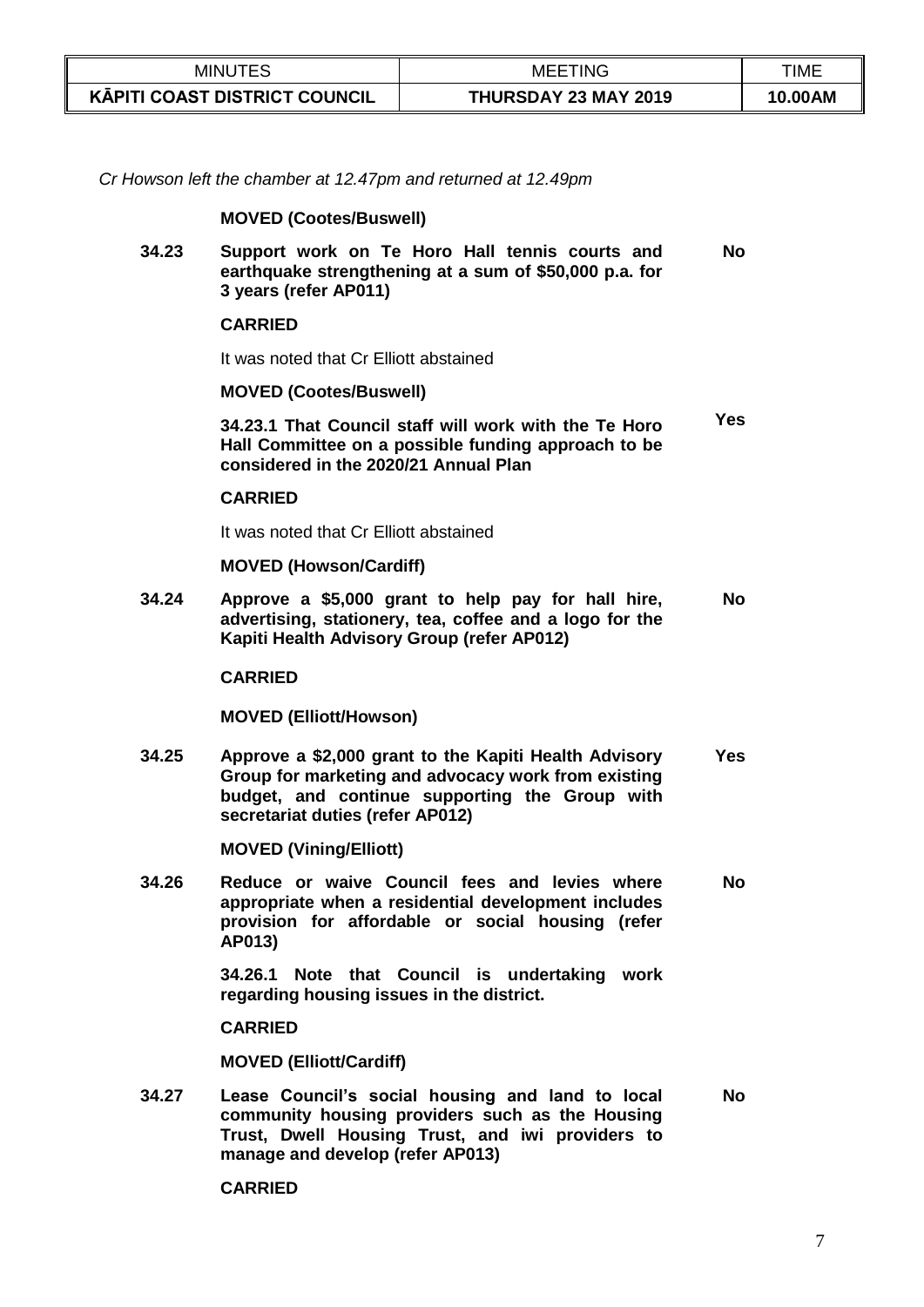| MINU<br>JTES                                                     | <b>MEETING</b>       | TIME    |
|------------------------------------------------------------------|----------------------|---------|
| $\overline{\phantom{a}}$<br><b>KÄPITI COAST DISTRICT COUNCIL</b> | THURSDAY 23 MAY 2019 | 10.00AM |

**MOVED (Holborow/Howson)**

**34.28 Notes that Council will discuss options for disposal of property in Paekākāriki with the Paekākāriki Housing Trust.**

**CARRIED**

**MOVED (Holborow/Howson)** 

- **33 Adopts for inclusion in the 2019/20 Annual Plan the changes to the capital programme outlined in paragraphs 12 to 15 of this Report (Corp-19-777).**
- **35 Agrees to amend the Kāpiti Arts Trail participation fee in the Annual Plan fees and charges Schedule to \$185, to reflect the actual amount charged.**
- **36 Adopts the 2019/20 Annual Plan as attached at Appendix C of this Report (Corp-19-777).**
- **37 Agrees to delegate to the Mayor, Deputy Mayor and the Chief Executive the authority to make minor editorial changes to the material contained in the 2019/20 Annual Plan attached to this report prior to its publication.**
- **38 Notes that the decision to strike the rates for 2019/20 is scheduled for the Council meeting on 27 June 2019.**

**Notes that the final 2019/20 Annual Plan will be published within one month after adoption. It will be available on the Council website and in service centres and libraries.**

#### **CARRIED**

**The meeting adjourned at 1.08pm and resumed at 1.35pm**

# KCDC 19/05/404

**SUBMISSION TO GWRC'S ANNUAL PLAN 2019/20 AND DRAFT REVENUE & FINANCING POLICY (CORP–19-811)**

Brandy Griffin and Jacinta Straker introduced the report and answered members' questions.

#### **MOVED (Benton/Cootes)**

**That Council approve the submission to Greater Wellington Regional Council on the Annual Plan 2019/20 and draft Revenue & Financing Policy, attached as Appendix 1 to this report**.

## **CARRIED**

KCDC 19/05/405

**OPEN SPACE STRATEGY ISSUES AND OPPORTUNITIES - APPROVAL TO CONSULT (PS-19-800)**

The report was taken as read. Alison Law and Jamie Roberts answered members' questions.

## **MOVED (Buswell /Holborow)**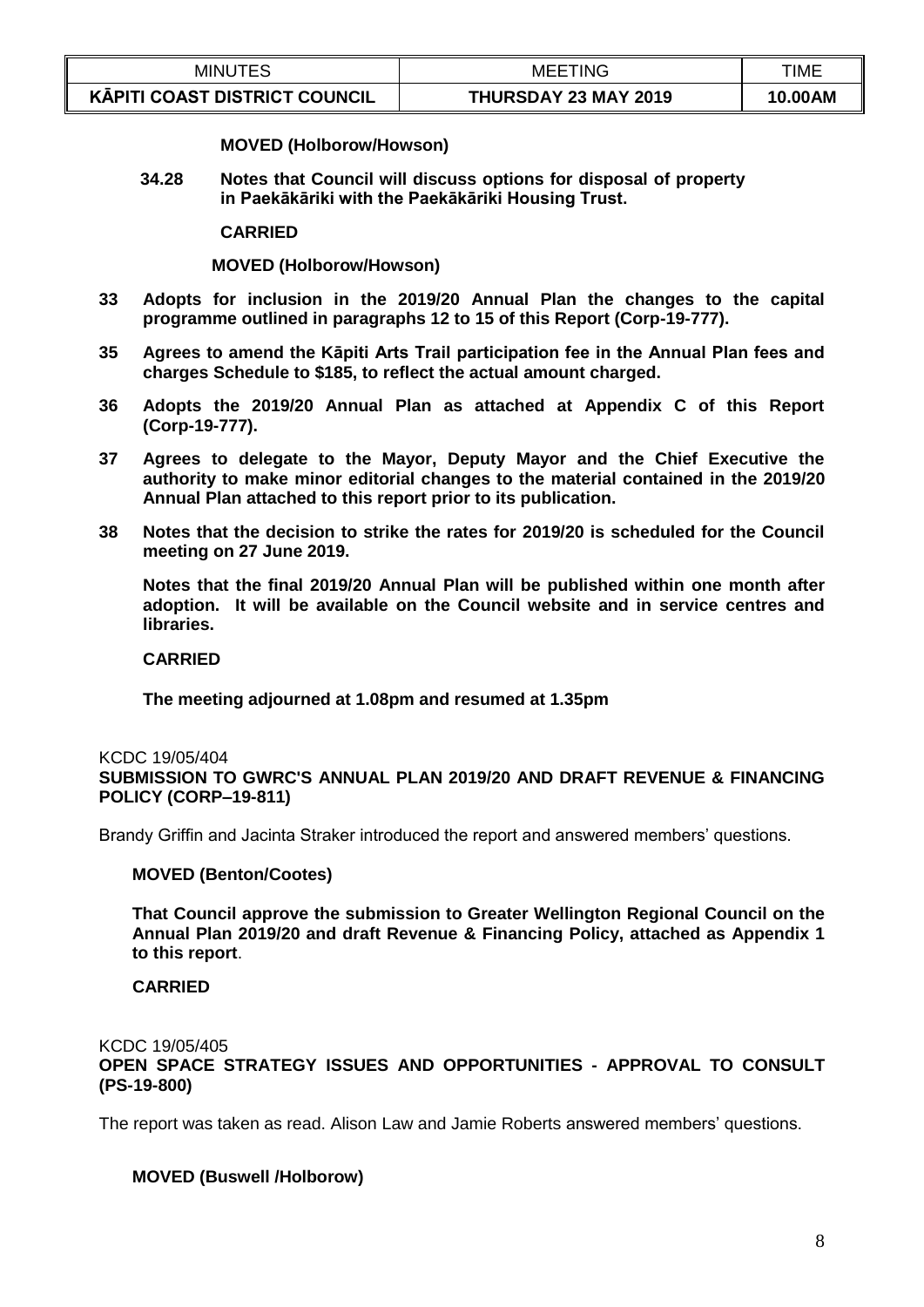| <b>MINUTES</b>                       | <b>MEETING</b>       | TIME    |
|--------------------------------------|----------------------|---------|
| <b>KÄPITI COAST DISTRICT COUNCIL</b> | THURSDAY 23 MAY 2019 | 10.00AM |

**That the Kāpiti Coast District Council approves the Open Space Strategy, Issues and Opportunities document for consultation from 1 June – 30 June 2019.** 

#### **CARRIED** KCDC 19/05/406 **DECLARATION OF CLIMATE CHANGE EMERGENCY**

Mayor Gurunathan introduced the motion which had been circulated to members earlier together with the reasons for the motion.

# **MOVED (Gurunathan/Holborow)**

**That this council, noting that our communities are facing increasingly significant and prohibitive costs to manage the impacts of climate change:**

- **Declares a climate change emergency.**
- **Calls on GWRC to increase the resources allocated to its coastal adaptation climate change program specifically towards the communityled coastal adaptation project for the 2019/20 financial year and beyond.**
- **Calls on Central Government to create a 'National Climate Change Adaptation Fund' as recommended by Local Government New Zealand.**

# **CARRIED**

KCDC 19/05/406

**CHILDCARE ALLOWANCE FOR ELECTED MEMBERS OF LOCAL GOVERNMENT (PP-19- 813)**

The report was taken as read. Leyanne Belcher answered members' questions.

## **MOVED (Vining / Gurunathan)**

**That Council approve the feedback to the Remuneration Authority on its draft policy paper 'Childcare Allowance for Elected Members of Local Government as at Appendix 2 of report PP-19-813**.

## **CARRIED**

KCDC 19/05/407 **WHITI TE RA KI ŌTAKI SPORTS CLUB LEASE - ŌTAKI DOMAIN (PS-19-784)**

The report was taken as read.

## **MOVED (M Scott / Cardiff)**

**That the Kāpiti Coast District Council authorises the Chief Executive to undertake the required public notification process for the lease proposal as outlined in this report (PS-19-784) for the land at Ōtaki Domain, Ōtaki, shown in Appendix 1, to Whiti te Ra Rugby League Club.**

**If any objections are received, these are considered at a future Kāpiti Coast District Council meeting.**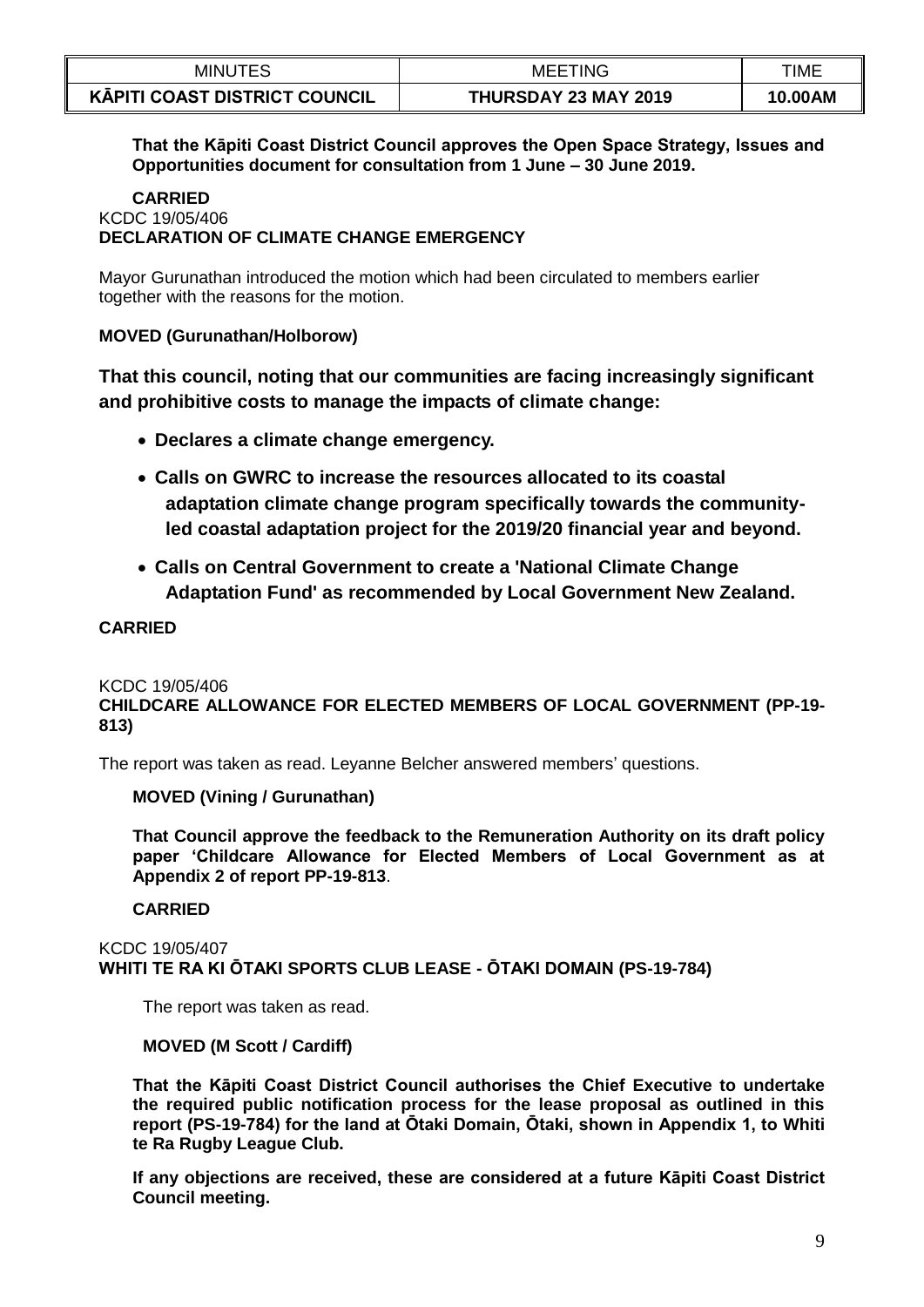| <b>MINUTES</b>                       | <b>MEETING</b>       | TIME    |
|--------------------------------------|----------------------|---------|
| <b>KĀPITI COAST DISTRICT COUNCIL</b> | THURSDAY 23 MAY 2019 | 10.00AM |

**If no objections are made, that the Kāpiti Coast District Council authorises the Chief Executive to enter into a lease for 10 years with two rights of renewal, commencing 1 July 2019 with Whiti te Ra Rugby League Club, for the land at Ōtaki Domain, Ōtaki shown in Appendix 1 to report PS-19-784 at an annual rental set by the Council in the Long Term Plan or Annual Plan, subject to a code of compliance certificate being obtained by the Club.**

# **CARRIED**

#### KCDC 19/05/408 **GRAZING LEASE FOR NGĀWHAKANGUTU RESERVE (PS-19-785)**

The was taken as read. Alison Law answered members' questions.

#### **MOVED (M Scott /Holborow)**

**That the Kāpiti Coast District Council notes the three submissions received as a result of the public notification period as required by the Act.**

**That the Kāpiti Coast District Council authorises the Chief Executive to enter into a lease for five years with no rights of renewal, from 1 June 2019 with W. Read, for the land at Ngāwhakangutu Reserve, Peka Peka, as shown in Appendix 1 to report PS-19-785, at an annual rental of \$1,200.**

## **CARRIED**

#### KCDC 19/05/409 **REPORTS AND RECOMMENDATIONS FROM STANDING COMMITTEES AND COMMUNITY BOARDS (PP-19-764)**

The report was taken as read**.**

## **MOVED (M Scott /Vining)**

That Council approves the recommendation from the Waikanae Community Board:

**That the Waikanae Community Board recommends that Council approves resumption of pond margin filling at Pharazyn Reserve.**

#### **CARRIED**

#### **MOVED (Cootes/Elliott)**

That Council notes the following recommendations from Waikanae and Otaki Community Boards:

- **1. Notes the NZTA Single Stage Business Case for Peka Peka connectivity and its decision not to approve the proposed investment; and**
- **2. Notes the community have identified inadequacies with the Business Case but notwithstanding it shows that by not proceeding:**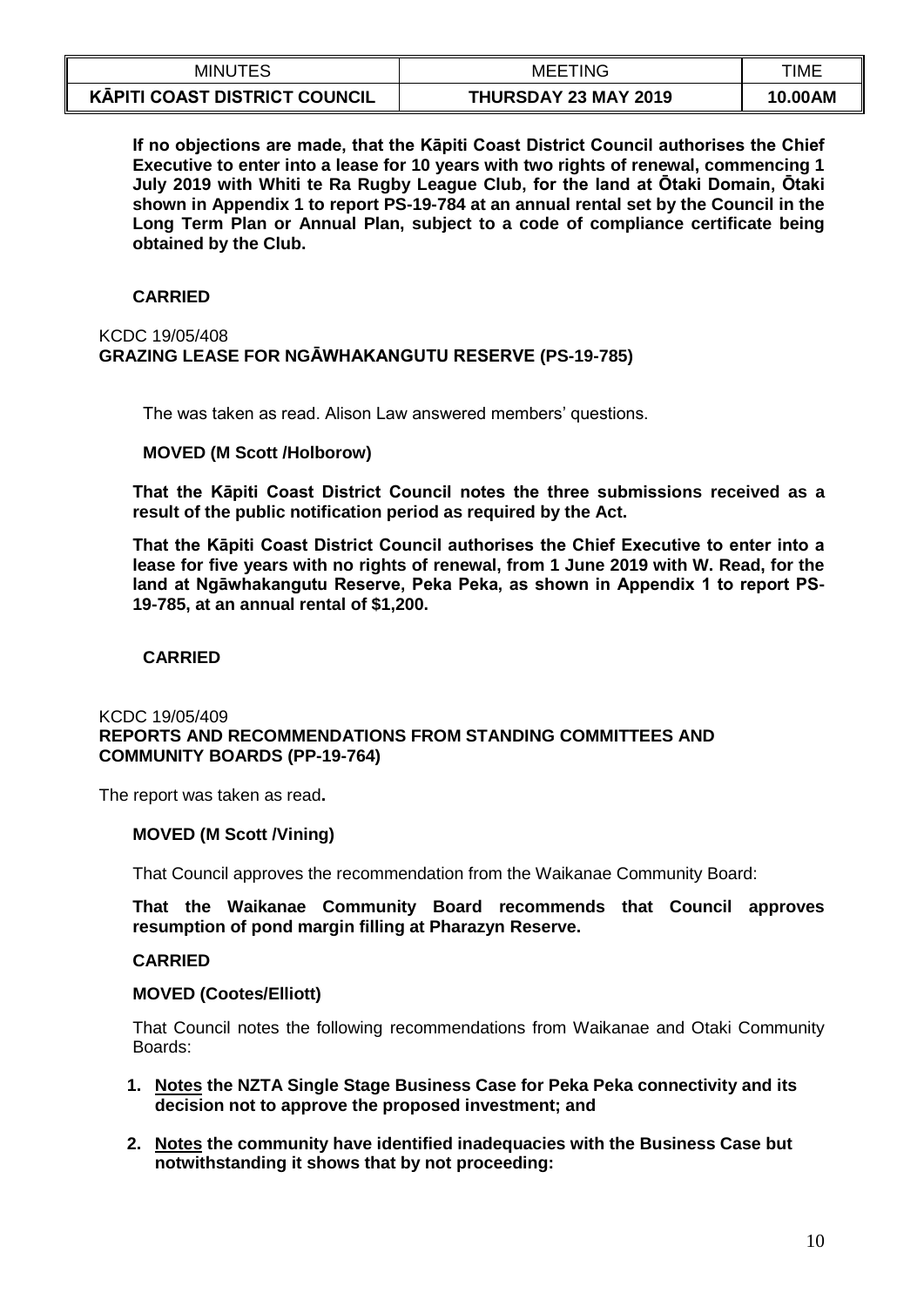| <b>MINUTES</b>                       | <b>MEETING</b>       | TIME    |
|--------------------------------------|----------------------|---------|
| <b>KĀPITI COAST DISTRICT COUNCIL</b> | THURSDAY 23 MAY 2019 | 10.00AM |

- **a) Around 2300 vehicle movements a day between Waikanae and Peka Peka Interchanges will be prevented from using the purpose-built Expressway and transferred onto Waikanae urban roads around high growth areas, with consequent adverse impact on safety and the environment (noise, emissions);**
- **b) Access times to and from south of Waikanae are increased for the Peka Peka and Te Horo communities; and**
- **3. Notes the community considers the costs for acceptable connectivity at Peka Peka are seriously overstated in the Business Case, the costs to the ratepayers of using local roads have not been considered, and the value for money from leaving this traffic on the Expressway is likely to significantly exceed the value gained by attempting to accommodate it on local roads;**
- **4. Notes it understands that the District Council now considers it can mitigate any adverse impacts of development from the investment by way of the RMA; and therefore in light of 1 -4**
- **5. Supports in principle investment in connectivity at Peka Peka to make best use of the Expressway investment and avoid the costs to the community of using local roads; and to that end:**
- **6. Supports ongoing work by the community on a Business Case that addresses the inadequacies in the NZTA's Case;**
- **7. Supports taking steps to have the proposed investment included as a high priority in the Regional Land Transport Plan; and supports taking steps to protect any land from premature disposal by NZTA;**
- **8. Recommends to the District Council that it takes note of the information in the background material provided:**
	- **a) Agrees to Resolutions 1 – 3;**
	- **b) Confirms Resolution 4;**
	- **c) Agrees to Resolutions 5 – 7 and directs the Chief Executive to take the necessary steps to give effect to this support.**

## **MOVED (Holborow/Buswell)**

**That Council notes the following recommendations from Paekākāriki Community Board:**

**That the Paekākāriki Community Board recommend that Kāpiti Coast District Council commits to a programme to become carbon neutral by 2025, and to consider this urgently through the Annual Plan Process.**

**That the Paekākāriki Community Board ask Kāpiti Coast District Council to support the safety of streets as a Project outside the speed limit review programme and to note the information provided by the Paekākāriki School community.**

**That the Paekākāriki Community Board considers the current Paekākāriki village**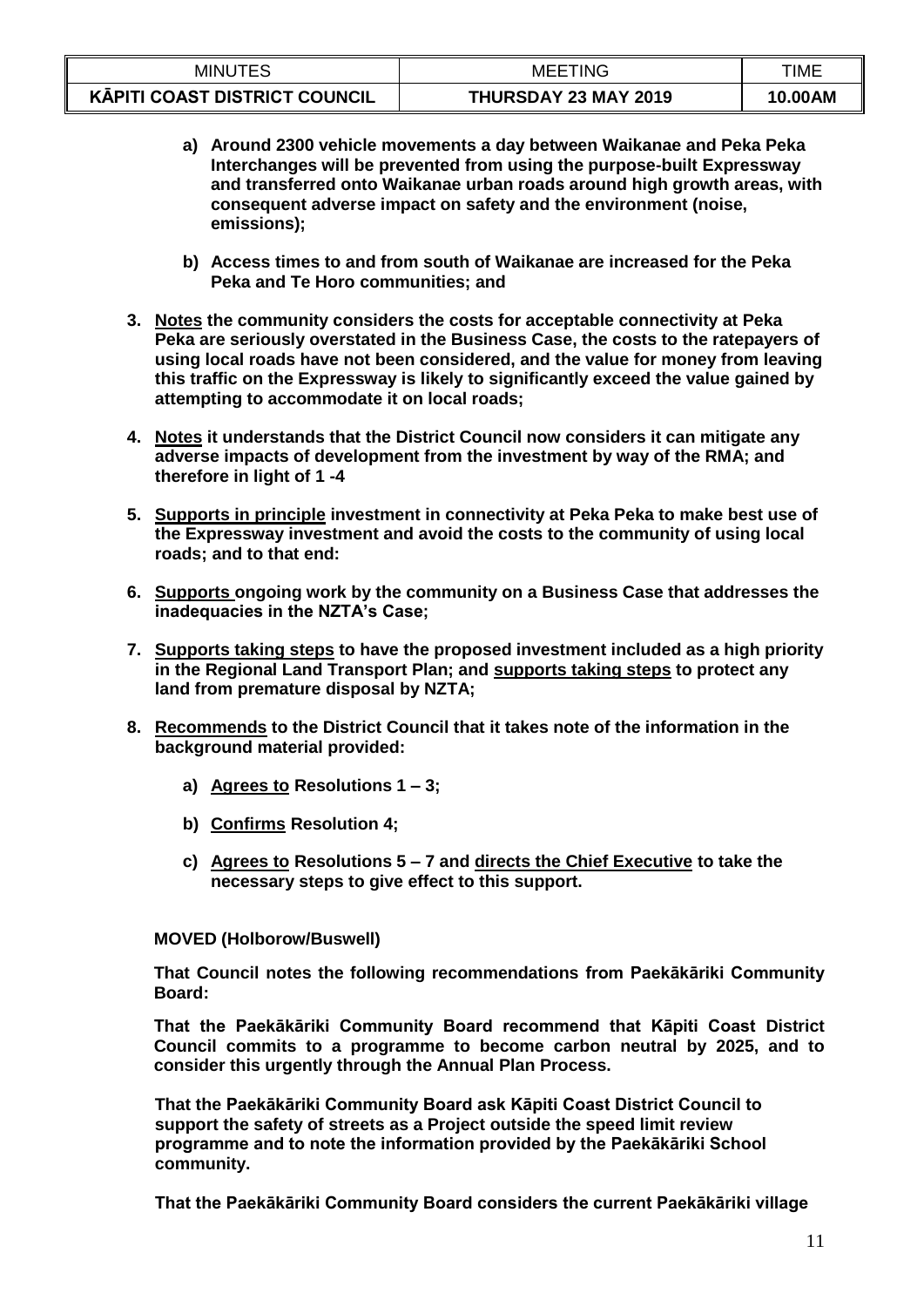| <b>MINUTES</b>                       | <b>MEETING</b>       | TIME    |
|--------------------------------------|----------------------|---------|
| <b>KĀPITI COAST DISTRICT COUNCIL</b> | THURSDAY 23 MAY 2019 | 10.00AM |

**road environment to be unsafe and requests Council to work with the Board and Community to address the matter urgently.** 

#### **CARRIED**

**MOVED (Holborow/Gurunathan)**

**That Council receives Report PP-19-764 (Reports and Recommendations from Standing Committees and Community Boards)**

**CARRIED**

#### KCDC 19/05/410 **MAYORS REPORT**

The Mayor's Report had been circulated to members.

#### KCDC 19/05/411 **CONFIRMATION OF MINUTES: 14 MARCH 2019**

It was noted that Cr Vining had declared an interest in item 9 on the agenda of the 14 March Council Meeting and the minutes would be amended to indicate non participation in that item.

#### **MOVED (Elliott/Howson)**

**That the amended minutes of the Council meeting on 14 March 2019 be accepted as a true and accurate record of that meeting.**

#### **CARRIED**

#### KCDC 19/05/412 **CONFIRMATION OF MINUTES: 11 APRIL 2019**

It was noted that Philip Edwards had been an apology for the 11 April 2019 Council meeting.

## **MOVED (Vining/Holborow)**

**That the amended minutes of the Council meeting on 11 April 2019 be accepted as a true and accurate record of that meeting.**

## **CARRIED**

#### KCDC 19/05/413 **PUBLIC SPEAKING TIME (for items not related to the agenda)**

Mike Alexander spoke to a presentation about the Maungakotukutuku Road.